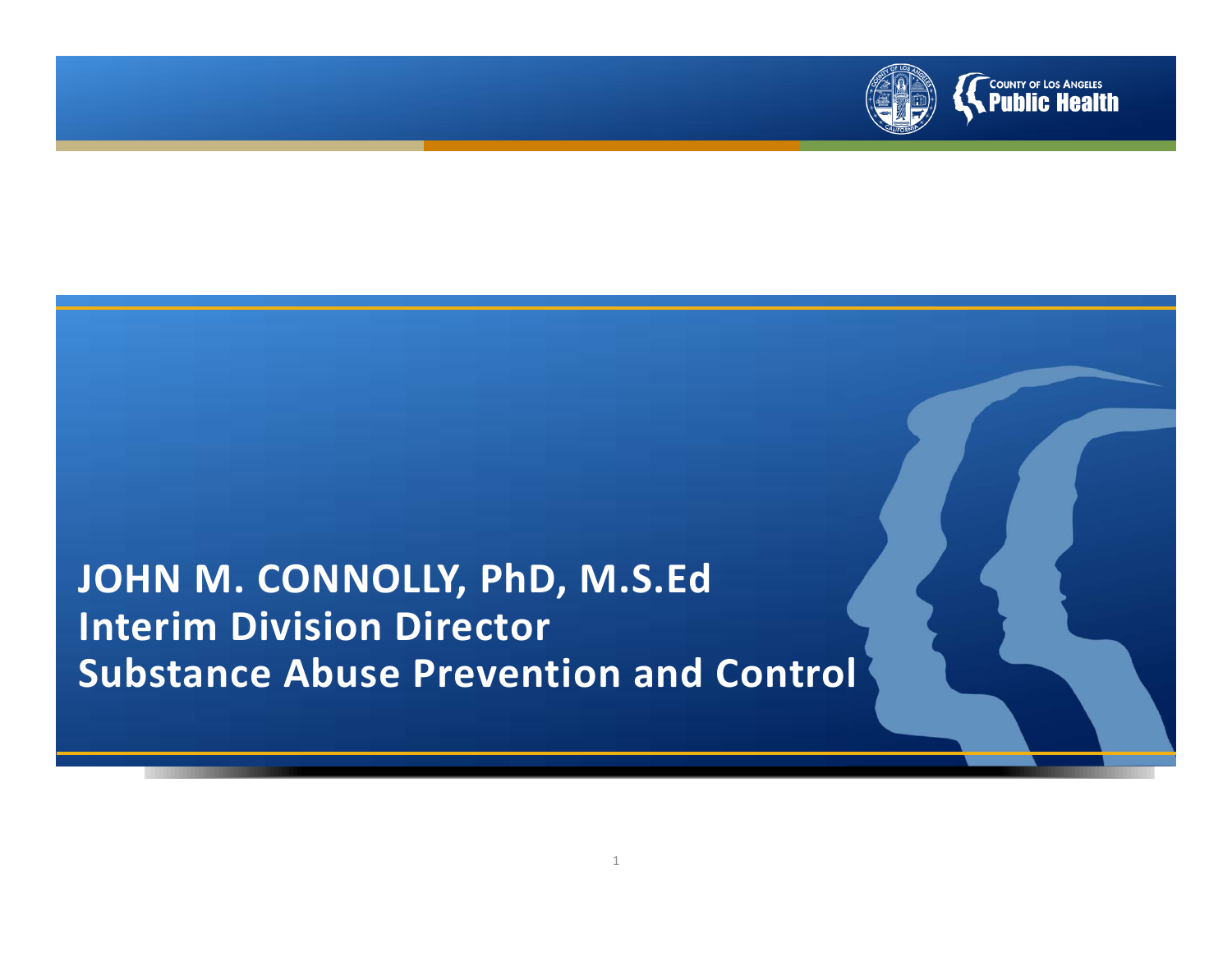



# **New Opportunities to Better Serve Patients:**

Expanded Benefit Package Recovery Support – Case Management Field‐Based Services SASH – CENS – SBAT Provider Site/Service Expansion

## **Implementation Challenges:**

Documentation Requirements Reimbursement and Data Authorizations/Eligibility Workforce Capacity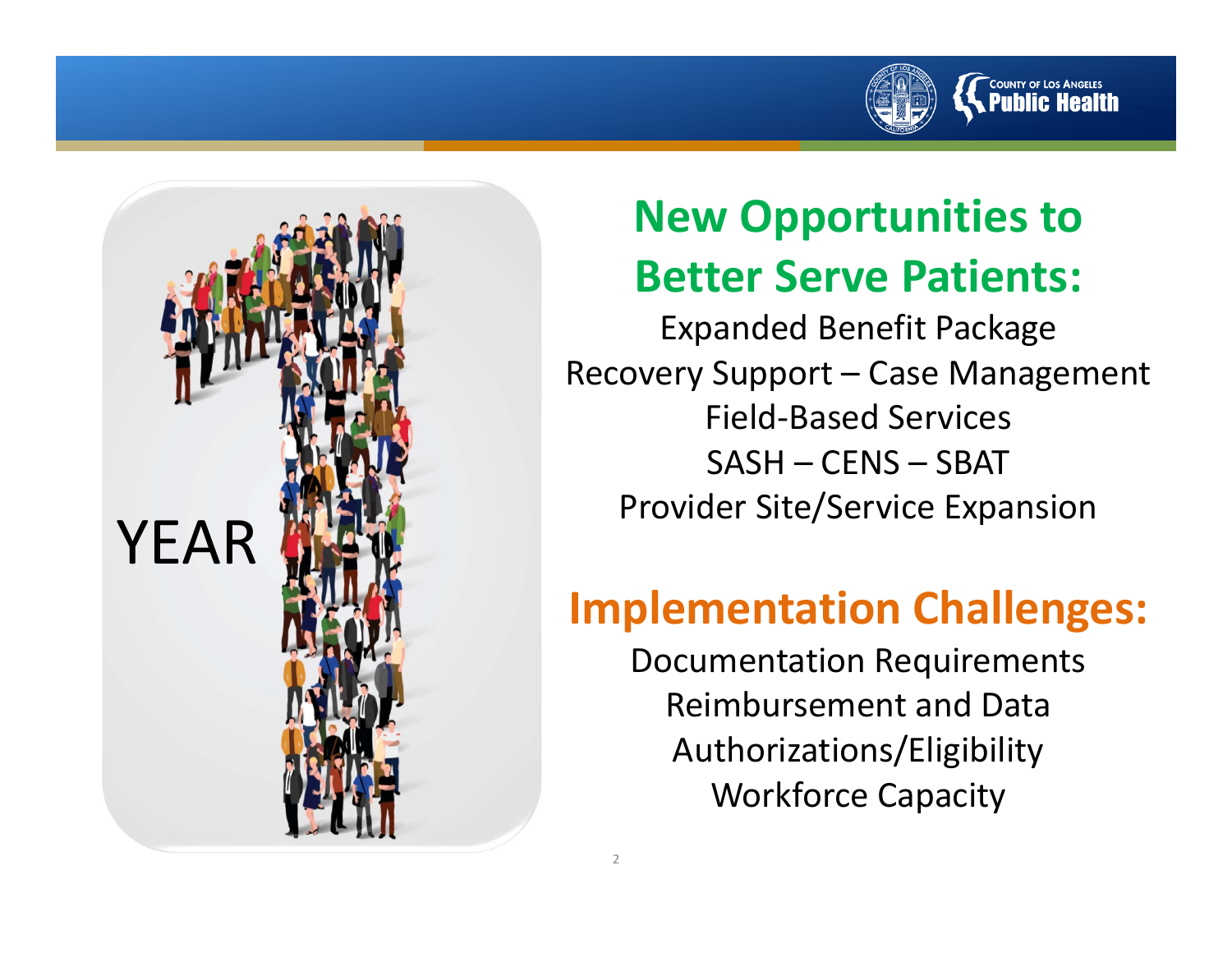



#### **Areas of Focus:**

Continue to Address Year‐1 Issues **Network Adequacy/Timely Access** Translation/Interpretation Services Expanded Use of Field‐Based Services Telehealth Pilot **Workforce Development** Clinical and Business Capacity Building Refining Benefits Package Sage Enhancements *Partnering with Providers*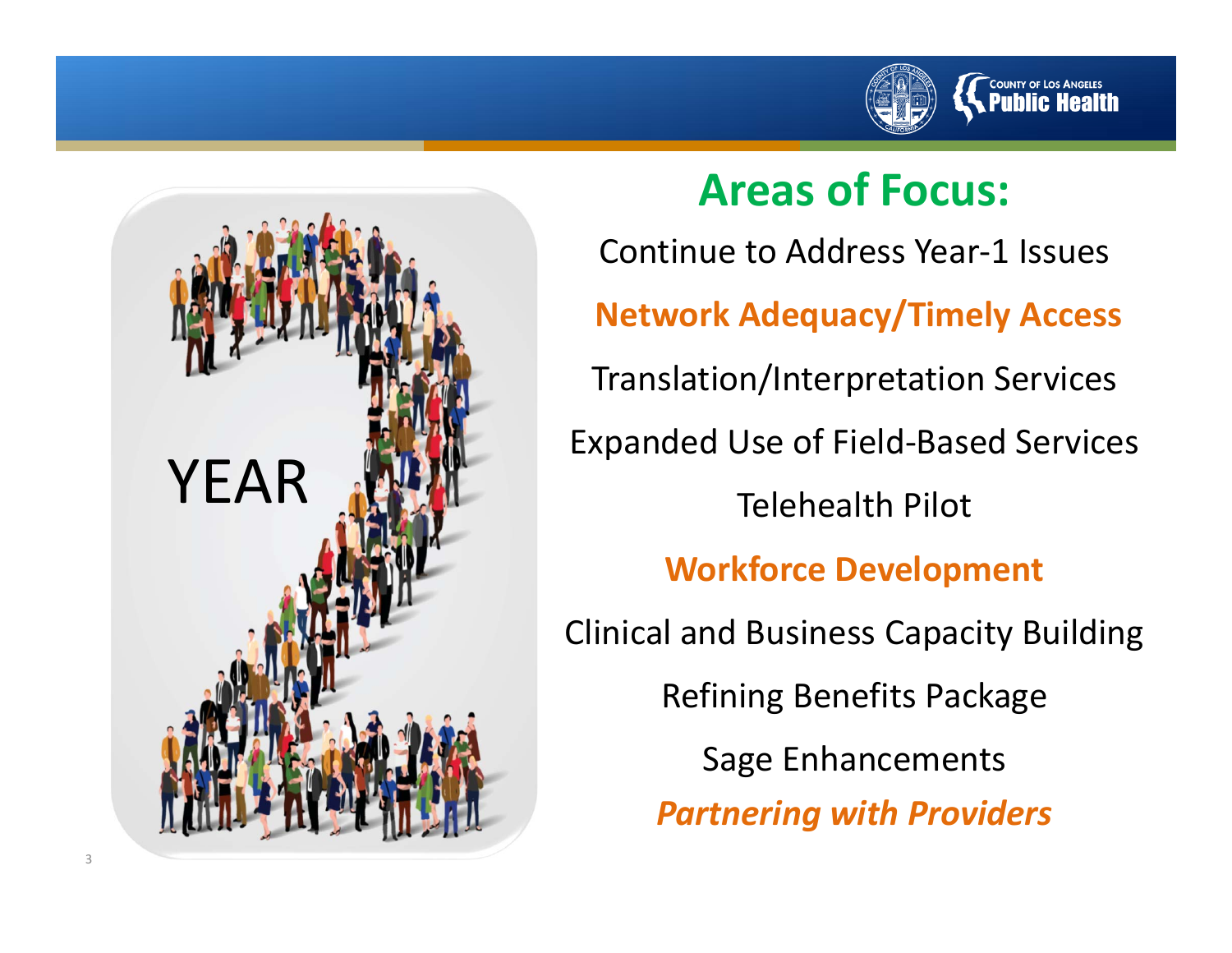

### **Network Adequacy/Timely Access**



Adult Medi-Cal Beneficiaries admitted to OP/IOP in FY 16-17 & 15 mile buffer from outpatient treatment service facilities

Youth Medi-Cal Beneficiaries admitted to OP/IOP in FY 16-17 & € 15 mile buffer from outpatient treatment service facilities



€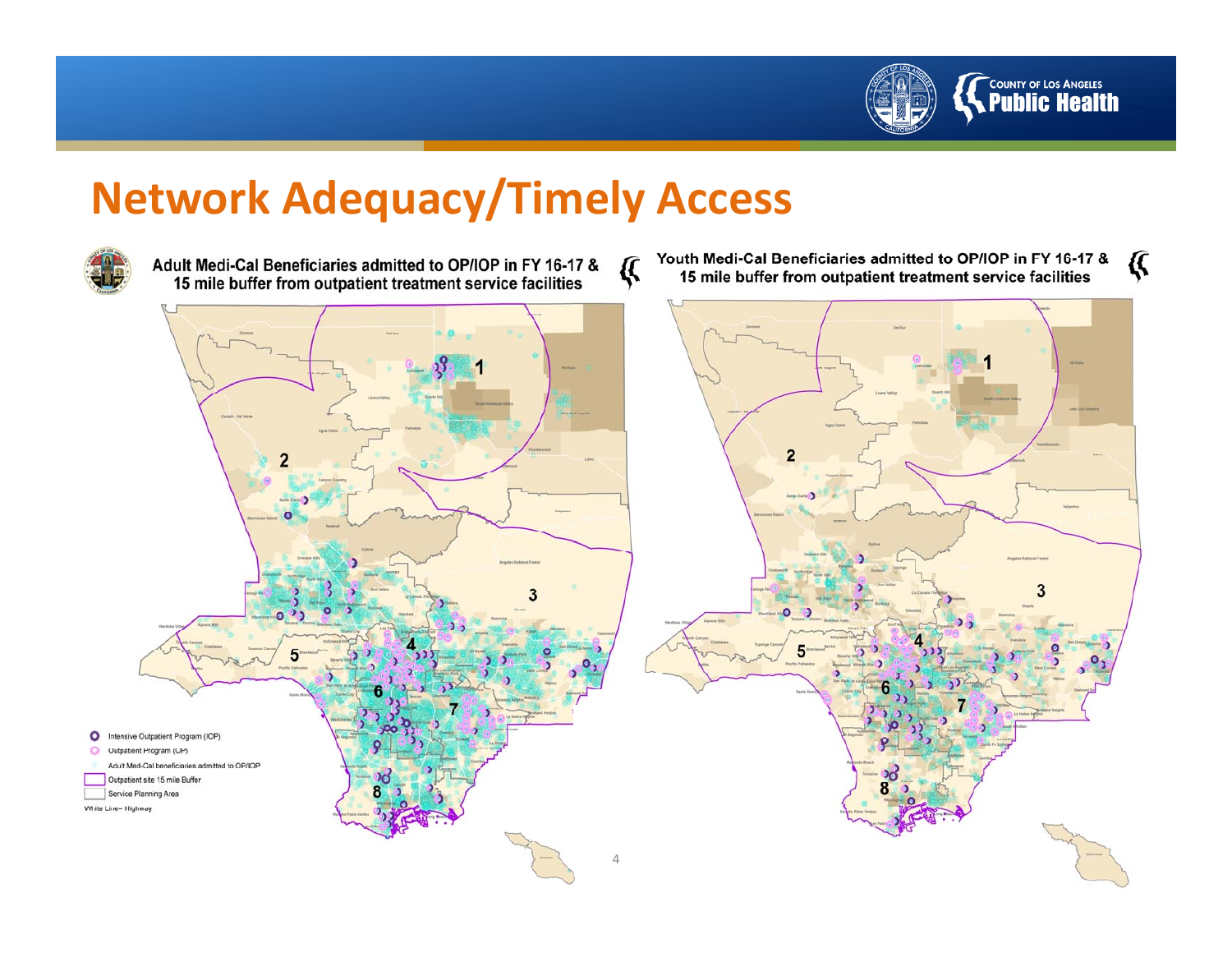

#### **Workforce Development**

- Building clinical/counselor staff education and skills
- Provider outreach and partnerships with local colleges to recruit interns and staff
- Provider to provider partnerships to share staff such as medical director/LPHA
- SAPC's SWELL Initiative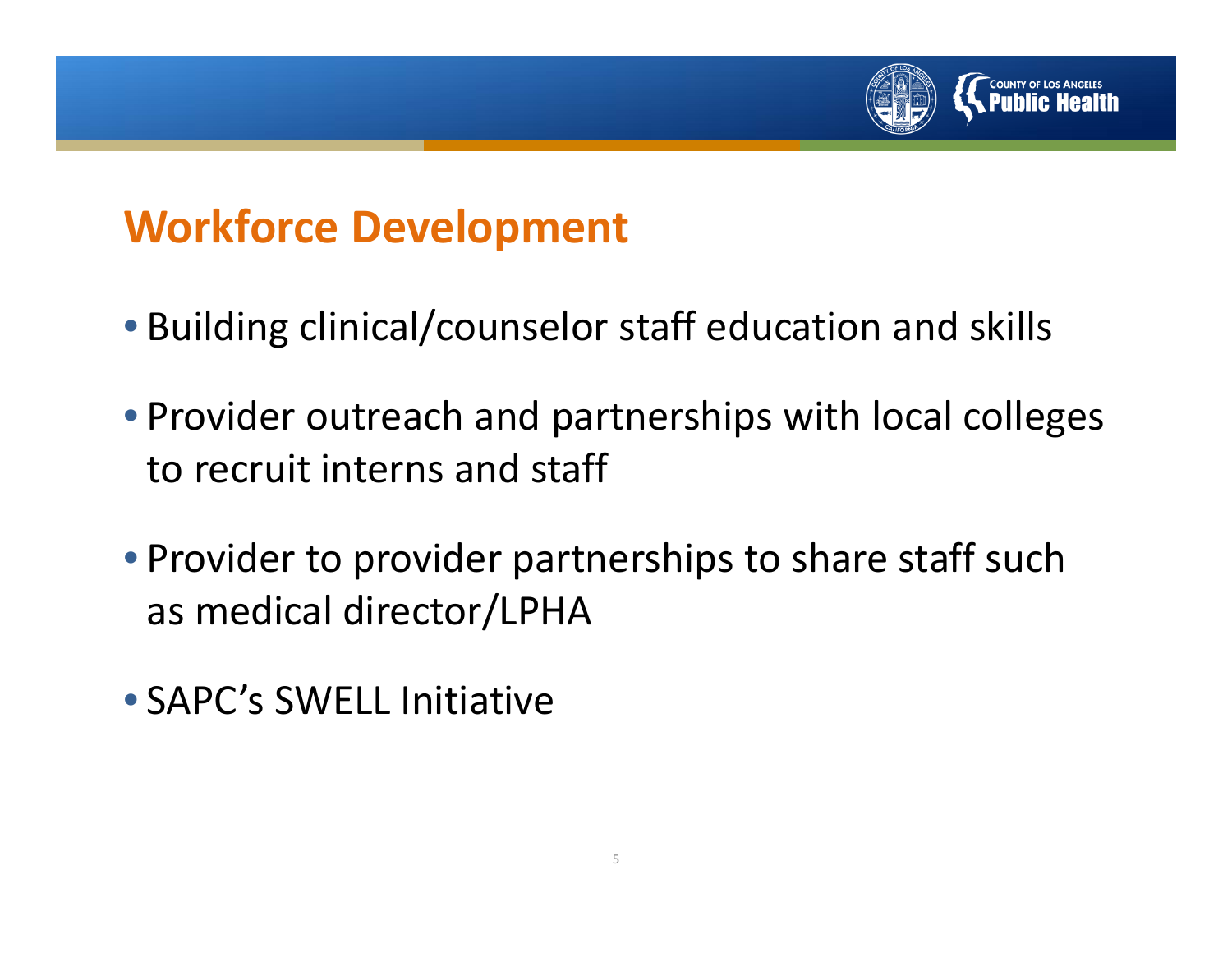

# **Partnering with Providers to Improve the Continuum of Care and Patient Outcomes**

#### • **Theme Specific Roundtable Discussions Series ‐ Examples**

- *Enhancing the Continuum of Care*
	- What is needed to grow our most intensive LOC ‐ residential
	- Building the full continuum of withdrawal management
- – *Ensuring Access to Care*
	- Serving individuals via translation/interpreter services
	- Growing service options for individuals with physical health conditions and mobility limitations
	- System‐wide patient informing materials/processes
- –*Quality Improvement and Utilization Management*